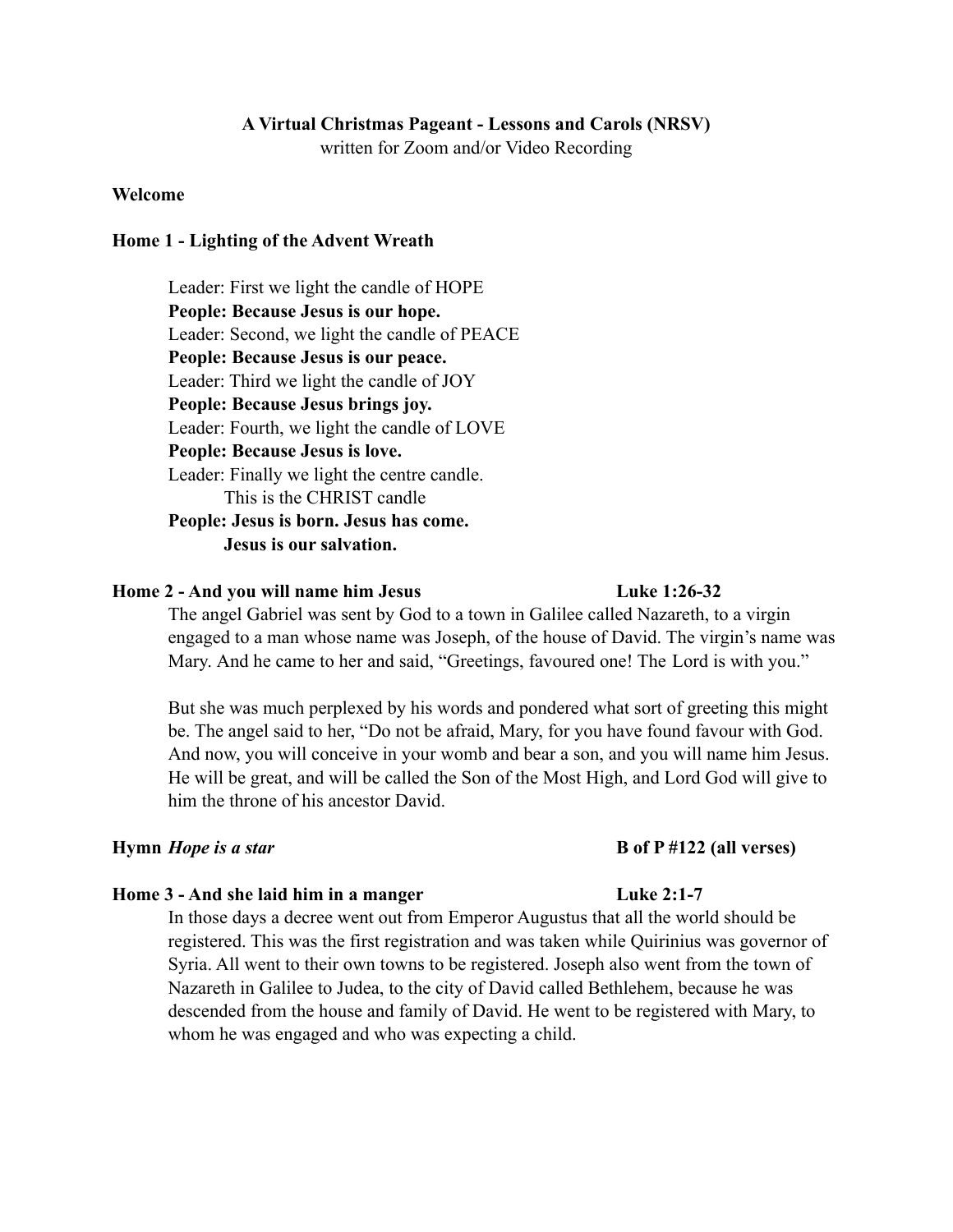While they were there, the time came for her to deliver her child. And she gave birth to her firstborn son and wrapped him in bands of cloth, and laid him in a manger, because there was no place for them in the inn.

## **Hymn** *Away in a manger* **B** of P #149 (v. 1 & 2)

### **Home 4 - I am bringing you good news of great joy Luke 2:8-12**

 In that region there were shepherds living in the fields, keeping watch over their flock by night. Then an angel of the Lord stood before them, and the glory of the Lord shone around them, and they were terrified. But the angel said to them, "Do not be afraid; for see—I am bringing you good news of great joy for all the people: to you is born this day in the city of David a Saviour, who is the Messiah, the Lord. This will be a sign for you: you will find a child wrapped in bands of cloth and lying in a manger."

### **Hymn** *While shepherds watched* **B B** of P #138 (v. 1 - 4)

## **Home 5 - Glory to God in the highest heaven Luke 2:13-14**

 And suddenly there was with the angel a multitude of the heavenly host, praising God and saying,

 "Glory to God in the highest heaven, and on earth peace among those whom he favours!"

### **Hymn** *Hark!* **the herald angels sing B of P #139 (all verses)**

### Home 6 - They were overwhelmed with joy Matthew 2:1-2, 5b, 9b - 10

 In the time of King Herod, after Jesus was born in Bethlehem of Judea, wise men from the East came to Jerusalem, asking, "Where is the child who has been born king of the Jews? For we observed his star at its rising, and have come to pay him homage."

They told him, "In Bethlehem of Judea."

 They set out; and there, ahead of them, went the star that they had seen at it's rising, until it stopped over the place where the child was. When they saw that the star had stopped, they were overwhelmed with joy.

### **Hymn** *Joy to the world* **B** of P #153 (all verses)

### **Home 7 - They saw the child with Mary Matthew 2:11 Matthew 2:11**

 On entering the house, they saw the child with Mary his mother; and they knelt down and paid him homage. Then, opening their treasure chests, they offered him gifts of gold, frankincense, and myrrh.